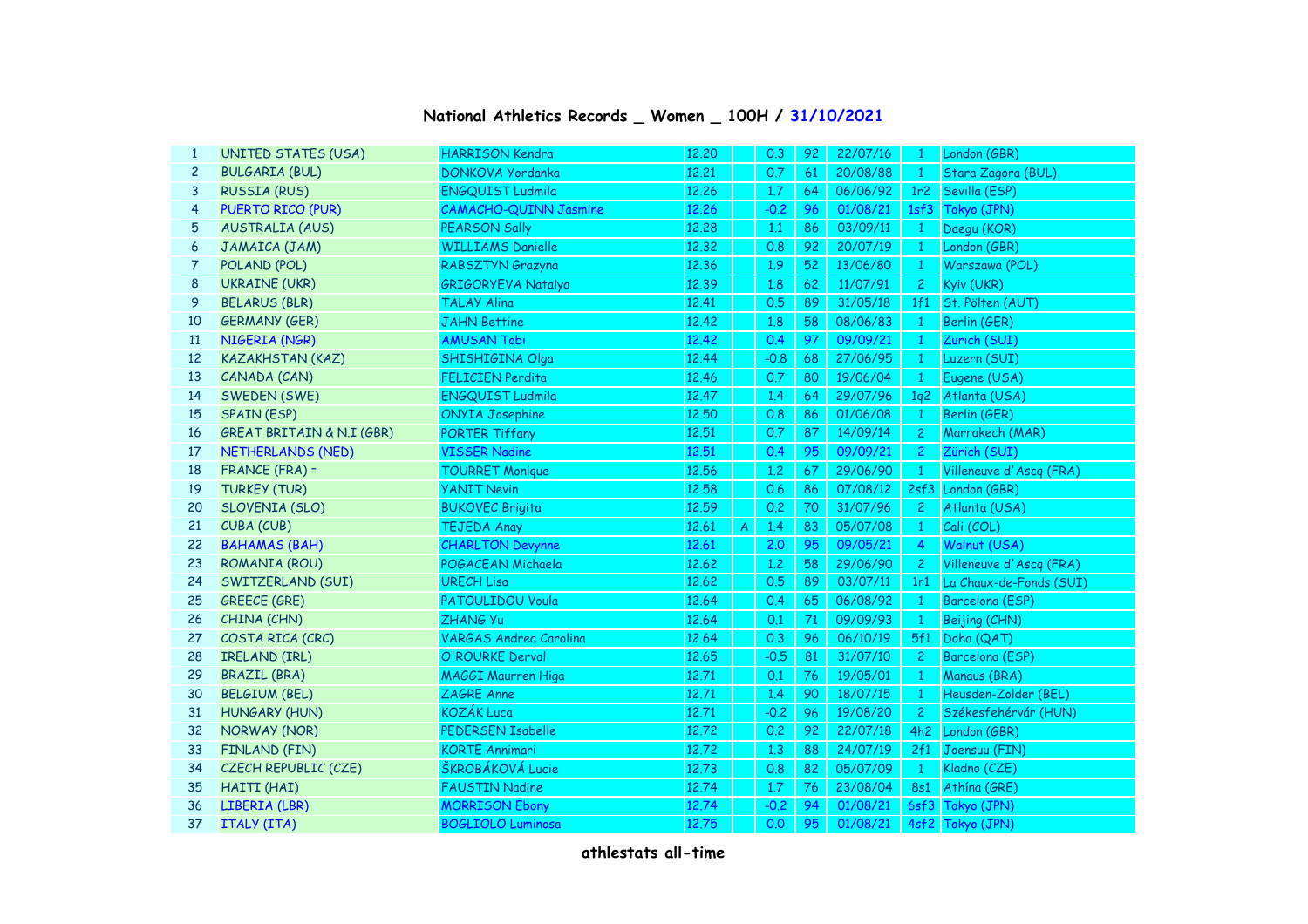| 38 | DOMINICAN REP. (DOM)         | <b>IDLETTE Lavonne</b>       | 12.77 |                | 1.8    | 85 | 08/06/13 | 1h <sub>2</sub> | Montverde (USA)          |
|----|------------------------------|------------------------------|-------|----------------|--------|----|----------|-----------------|--------------------------|
| 39 | <b>ISRAEL (ISR)</b>          | <b>LENSKIY Irina</b>         | 12,80 |                | 1,0    | 71 | 07/07/02 | 3               | Réthimno (GRE)           |
| 40 | MOLDAVA (MDA)                | <b>MERCHUK Maria</b>         | 12.81 |                | 1,0    | 59 | 26/06/82 | 3               | Cottbus (GER)            |
| 41 | <b>SOUTH AFRICA (RSA)</b>    | <b>STEENKAMP Rikenette</b>   | 12,81 |                | 0.6    | 92 | 01/07/18 | $\mathbf{1}$    | La Chaux-de-Fonds (SUI)  |
| 42 | <b>BURKINA FASO (BUR)</b>    | KOALA Marthe                 | 12.81 |                | 1.7    | 94 | 23/05/21 | $\mathbf{1}$    | Dakar (SEN)              |
| 43 | <b>AUSTRIA (AUT)</b>         | <b>SCHROTT Beate</b>         | 12,82 |                | 1.4    | 88 | 17/07/12 | 2r2             | Luzern (SUI)             |
| 44 | <b>THAILAND (THA)</b>        | <b>ROBERTS Trecia</b>        | 12.83 |                | 1.9    | 71 | 27/08/99 | 5s1             | Sevilla (ESP)            |
| 45 | <b>MADAGASCAR (MAD)</b>      | <b>RAKOTOZAFY Rosa</b>       | 12.84 |                | 2.0    | 77 | 31/07/99 | 1s <sub>2</sub> | Niort (FRA)              |
| 46 | TRINIDAD & TOBAGO (TTO)      | <b>BARBER Aleesha</b>        | 12.85 |                | 1.1    | 87 | 29/05/10 | 2r <sub>2</sub> | Greensboro (USA)         |
| 47 | CROATIA (CRO)                | IVANČEVIĆ Andrea             | 12.85 |                | 0.1    | 84 | 04/09/18 | $\overline{4}$  | Zagreb (CRO)             |
| 48 | PANAMA (PAN)                 | <b>LEWIS Yvette</b>          | 12.86 | $\overline{A}$ | 0.9    | 85 | 16/08/14 | $\mathbf{1}$    | Cd. México (MEX)         |
| 49 | JAPAN (JPN) =                | <b>TERADA Asuka</b>          | 12.87 |                | 0.6    | 90 | 01/06/21 | 1h1             | Osaka (JPN)              |
| 50 | <b>BARBADOS (BAR)</b>        | <b>BECKLES Kierre</b>        | 12.88 |                | $-1.0$ | 90 | 27/08/15 | 2h3             | Beijing (CHN)            |
| 51 | COLOMBIA (COL)               | <b>MERLANO Brigitte</b>      | 12.89 |                | 0.9    | 82 | 17/07/11 | $\mathbf{2}$    | Mayagüez (PUR)           |
| 52 | LATVIA (LAT)                 | <b>OLIJAR Lyudmila</b>       | 12.90 |                | $-0.8$ | 58 | 08/09/89 | $\mathbf{1}$    | <b>Bryansk (RUS)</b>     |
| 53 | <b>SLOVAK REPUBLIC (SVK)</b> | ŠKVARKOVÁ Stanislava         | 12.90 |                | 1.5    | 96 | 15/08/20 | 1f1             | Trnava (SVK)             |
| 54 | <b>SRI LANKA (SRI)</b>       | <b>KULAWANSA Sriyani</b>     | 12.91 |                | 1.2    | 70 | 29/07/96 |                 | 5q3 Atlanta (USA)        |
| 55 | <b>CHINESE TAIPEI (TPE)</b>  | CHENG Chi                    | 12.93 |                |        | 44 | 12/07/70 | $\mathbf{1}$    | München (GER)            |
| 56 | <b>ESTONIA (EST)</b>         | <b>LIIMASK Mirjam</b>        | 12.93 |                | 0.9    | 83 | 17/07/05 | $\mathbf{1}$    | Erfurt (GER)             |
| 57 | SENEGAL (SEN)                | <b>DIOUF Mame Tacko</b>      | 12.94 |                | $-1.4$ | 76 | 06/05/00 | $\mathbf{1}$    | Dakar (SEN)              |
| 58 | <b>VENEZUELA (VEN)</b>       | <b>MOTA Yoveiny</b>          | 12.95 |                | 0.9    | 00 | 01/05/21 | 3f1             | <b>Baton Rouge (USA)</b> |
| 59 | <b>GUINEA (GUI)</b>          | <b>FOFANAH Fatmata</b>       | 12.96 |                | 1.8    | 85 | 08/06/07 | 4               | Sacramento (USA)         |
| 60 | KOREA (SOUTH) (KOR)          | <b>LEE Yeon-kyoung</b>       | 13.00 |                | 0.8    | 81 | 07/06/10 | $\mathbf{1}$    | Daegu (KOR)              |
| 61 | UZBEKISTAN (UZB)             | <b>KIBALNIKOVA Valentina</b> | 13.00 |                | $-0.2$ | 90 | 25/06/16 | 1h1             | Almaty (KAZ)             |
| 62 | <b>ECUADOR (ECU)</b>         | <b>CAICEDO</b> Maribel       | 13.01 |                | 1.8    | 98 | 12/05/18 | 1f1             | Clermont (USA)           |
| 63 | ALGERIA (ALG)                | <b>AZZIZI Yasmina</b>        | 13.02 |                | $-0.8$ | 66 | 16/05/92 | hep             | Brescia (ITA)            |
| 64 | <b>GHANA (GHA)</b>           | <b>NSIAH Vida</b>            | 13.02 |                | 1.8    | 76 | 27/04/01 | 1h <sub>2</sub> | Philadelphia (USA)       |
| 65 | NEW ZEALAND (NZL) =          | <b>MILLER Andrea</b>         | 13.10 |                | 1.0    | 82 | 06/06/09 | 1r1             | Genève (SUI)             |
| 66 | LITHUANIA (LTU)              | TAMOŠAITYTE Sonata           | 13.10 |                | 1.5    | 87 | 10/07/09 | $\overline{2}$  | Beograd (SRB)            |
| 67 | <b>DENMARK (DEN)</b>         | <b>GRAVERSGAARD Mette</b>    | 13.11 |                | 1.8    | 95 | 26/06/21 | 1h1             | Odense (DEN)             |
| 68 | HONG KONG (HKG)              | <b>CHAN Sau-Ying</b>         | 13.14 |                | 0.0    | 70 | 17/04/94 | $\mathbf{1}$    | Walnut (USA)             |
| 69 | PORTUGAL (POR)               | <b>ABRANTES Isabel</b>       | 13.14 |                | 2,0    | 73 | 13/08/00 | $\mathbf{1}$    | Coimbra (POR)            |
| 70 | <b>IVORY COAST (CIV)</b>     | <b>OKOU Rosvitha</b>         | 13.14 |                | 1.4    | 86 | 12/07/14 | $\overline{4}$  | Reims (FRA)              |
| 71 | <b>CYPRUS (CYP)</b>          | <b>CHRISTOFI Natalia</b>     | 13.17 |                | 0.8    | 97 | 27/06/21 | 4f2             | Smederevo (SRB)          |
| 72 | <b>ICELAND (ISL)</b>         | <b>ARNARDOTTIR Gudrun</b>    | 13.18 |                | 1,2    | 71 | 19/05/96 | 3               | Lexington (USA)          |
| 73 | INDONESIA (INA)              | <b>ERAWATI Dedeh</b>         | 13.18 |                | 0.7    | 79 | 26/05/12 | $\mathbf{1}$    | Taipei City (TPE)        |
| 74 | <b>SERBIA (SRB)</b>          | JOTANOVIC Jelena             | 13.19 |                | 1.5    | 83 | 10/07/09 | $5\overline{)}$ | Beograd (SRB)            |
| 75 | <b>MEXICO (MEX)</b>          | <b>TAVARES Sandra</b>        | 13,20 | $\overline{A}$ |        | 62 | 19/05/90 |                 | Cd. México (MEX)         |
| 76 | MALI (MLI)                   | <b>DRAME Rahamatou</b>       | 13,21 |                | $-0.4$ | 85 | 04/07/10 | $\mathbf{2}$    | Chambéry (FRA)           |
| 77 | PERU (PER)                   | <b>BAZALAR Diana</b>         | 13.25 |                | 0.5    | 95 | 07/08/19 |                 | 5h2 Lima (PER)           |